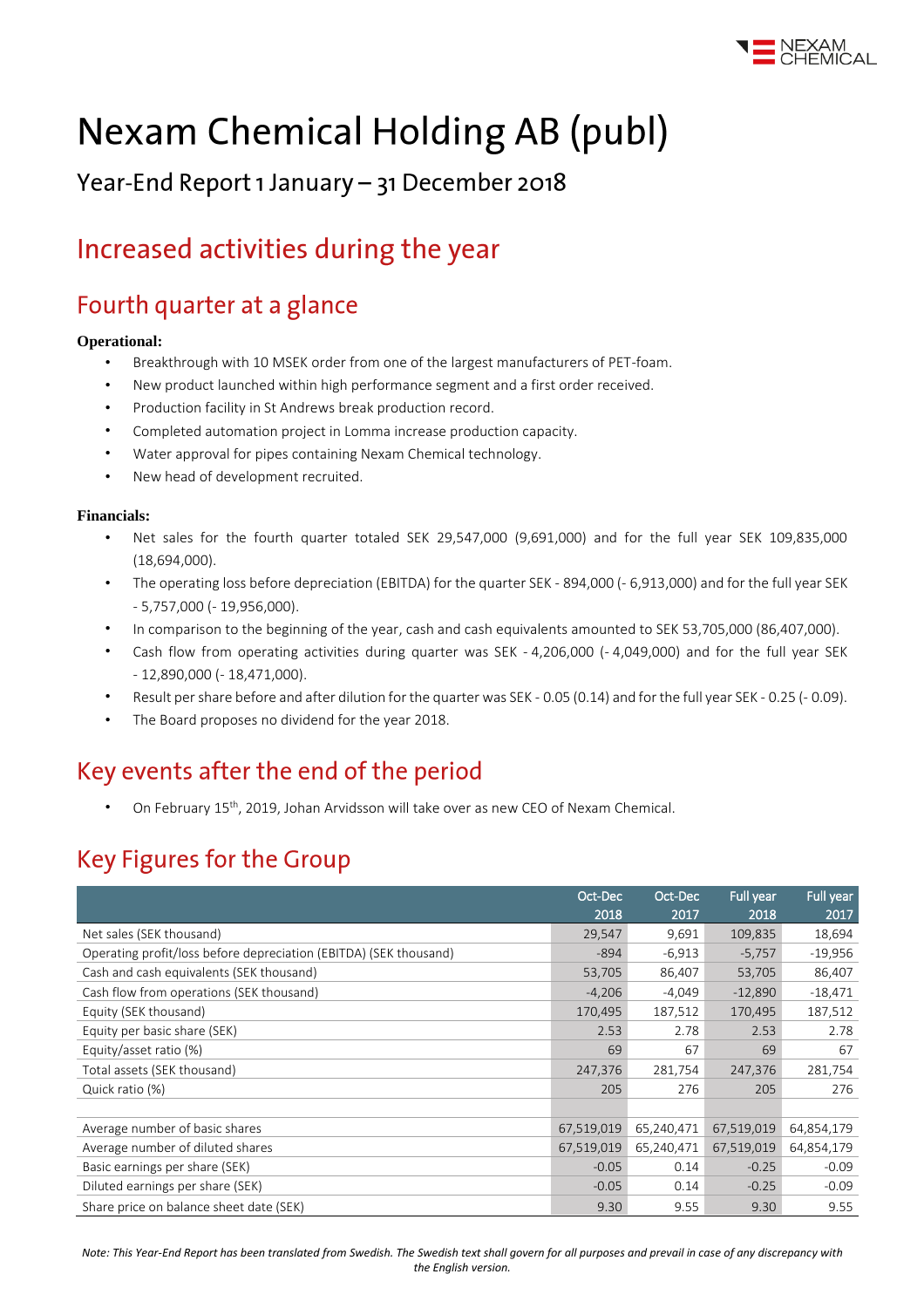

### Investments start to show results

For Nexam Chemical, 2018 became an exciting and positive year when several important milestones were passed. We successfully finalized the integration of Plasticolor, launched two new focus areas – Medical and Electronics – and implemented efficiency improvements and capacity increases in our production facilities. On the market side we received a number of strategic orders, which included a breakthrough on the important Chinese market. The positive development is also reflected in the full-year sales which for the year increased to SEK 110 million. A growth of 11 % for comparable businesses and where Nexam Chemical products accounts for most of the growth. The long-term work of marketing our products, especially the PET-foam market in combination of a strengthened sales organization implemented during the year, is starting to show result.

We are pleased with the development during the fourth quarter even though the market for Plasticolor´s standard products was somewhat cautious at the end of the quarter. This was offset by a continued sales growth from Nexam Chemical´s products. Total sales during the quarter came to SEK 29,547,000 (9,691,000), which - despite weaker volumes than expected from Plasticolor – is our best-selling quarter so far.

### "During the year we have seen how our sales of PET-foam products gradually increased…"

During the year we have seen how our sales of PET-foam products gradually increased and we are now well established on the market. During the fourth quarter we received an order of SEK 10 million from one of the largest manufacturers of PET-foam. The largest single order so far in our history. We see this as an acknowledgement that we are now recognized as a preferred supplier of high quality masterbatch for the production of PET-foam. We see great opportunities to add more customers in this segment.

I also want to comment on our second focus area, highperformance polymers. We have during the year launched

several new products and increased the volumes we deliver. A couple of products have developed faster than we could hope for, and our factory in St Andrews noted a new production record during the year.

For the company´s third focus area, products for polyethylene, we still have good business opportunities. However, we can conclude that we have not yet reached a full commercial breakthrough. We are actively working with several large producers and several ongoing test runs are carried out in both Asia and Europe. It is also positive that, during the year, pipes with our technology received water approval in Europe. This creates business opportunities for the future.

### "We expect continued sales growth…"

#### **Outlook**

Nexam Chemical continues to move forward according to the established strategy. We expect continued sales growth across our entire product portfolio and especially when it comes to volumes for the PET-foam market. However, there are some uncertainty regarding the economic trend in the coming years, which may have an impact on the demand for Plasticolor' products.

Our new head of development has now joined the company, which will enable us to further intensify the development of new masterbatches adapted for existing and new customer´s processes. The project creating efficiency improvements in the production facility in Lomma will make sure that we can produce the volumes of multifunctional masterbatches that will be needed. We will, of course, also continue to pursue the continuous improvement work that is ongoing in the company. One goal, among other things, is to reduce purchase prices and improve our margins.

In the coming year, a clear goal is to succeed with a breakthrough for our products aimed for the polyethylene industry. The world has a growing need for our products,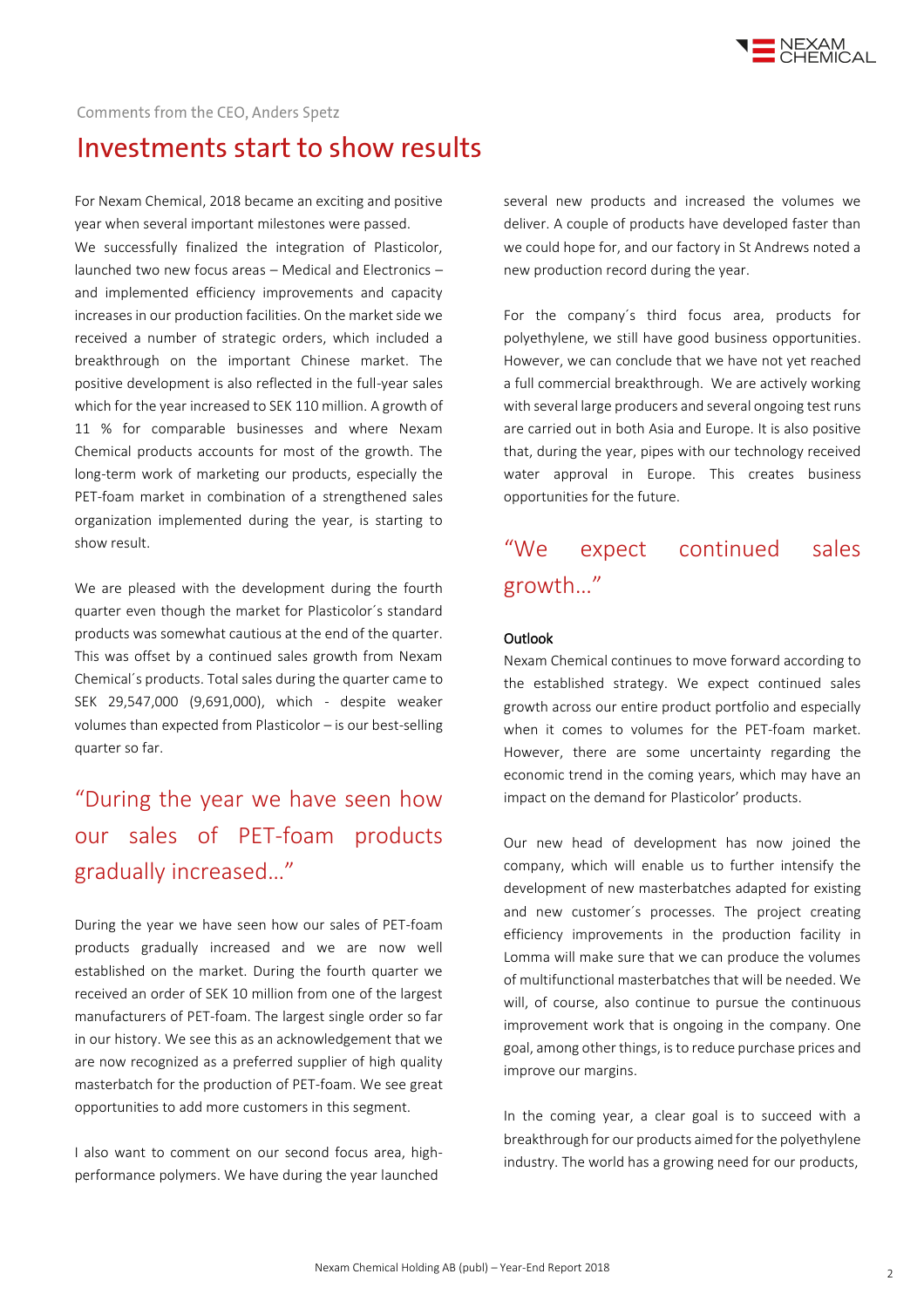

and although it has been found that the sales processes often take longer time, we see great opportunities to reach out with products that can contribute to better and more sustainable materials as well as a positive development of Nexam Chemical´s businesses.

As announced a few days ago, after four intensive years as CEO of Nexam Chemical, I decided to move on to my own business. Nexam Chemical is now entering into a new phase and the timing is right to hand over to a new leadership of the company.

It is with a warm hand that I hand over to Johan Arvidsson, who has, during his two years as sales manager, contributed greatly to the development we have seen in the past year. I am convinced that Nexam Chemical will continue to develop under his leadership. I will follow the

company with great interest and wish him and Nexam Chemical all the best.

Anders Spetz, CEO

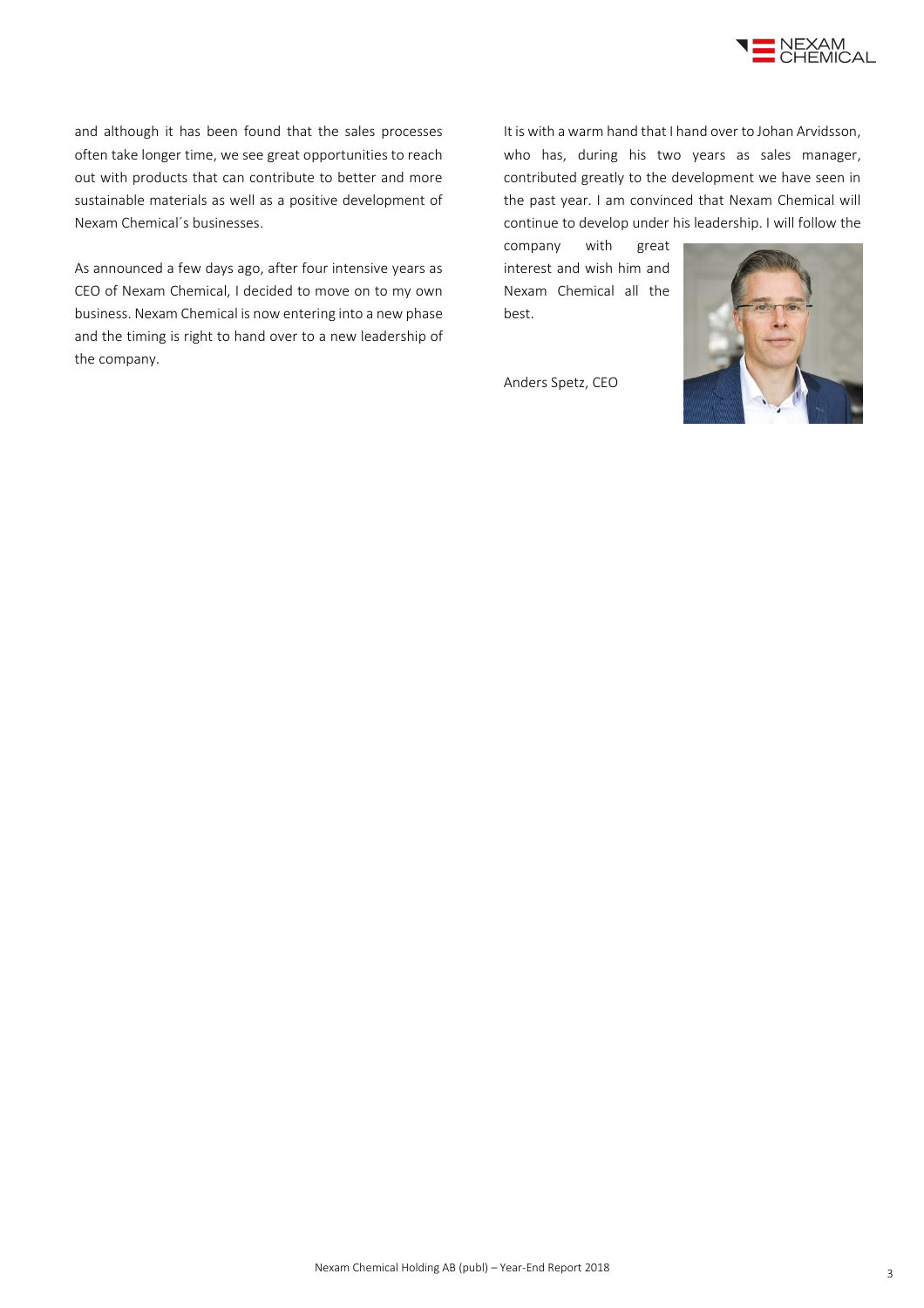

## This is Nexam Chemical

#### Nexam Chemical

Nexam Chemical develops technology and products that make it possible to significantly improve the properties and performance of most types of plastics in a costeffective manner and with the production technology intact. The properties that are improved include temperature resistance and service life. The property improvements that can be achieved by using Nexam Chemical's technology make it possible to replace metals and other heavier and more expensive materials with plastics in a number of different applications.

The Company's head office is located in Lomma, Sweden. Development of new products and applications and formulation evaluation takes place in the laboratory in St. Andrews, Scotland where also the facility for pilot production is located. Large scale production of the company's unique molecules is performed in collaboration with contract manufacturers. Manufacturing of masterbatch and multifunctional masterbatch is performed by the subsidiary Plasticolor with production as well as sales- and market offices in totally seven countries throughout Europe. The Group has in total approximately 45 employees.

#### Vision and mission

Nexam Chemical's vision is to be a recognized world leader in the field of property modification of plastic and polymer materials via heat-activated crosslinking.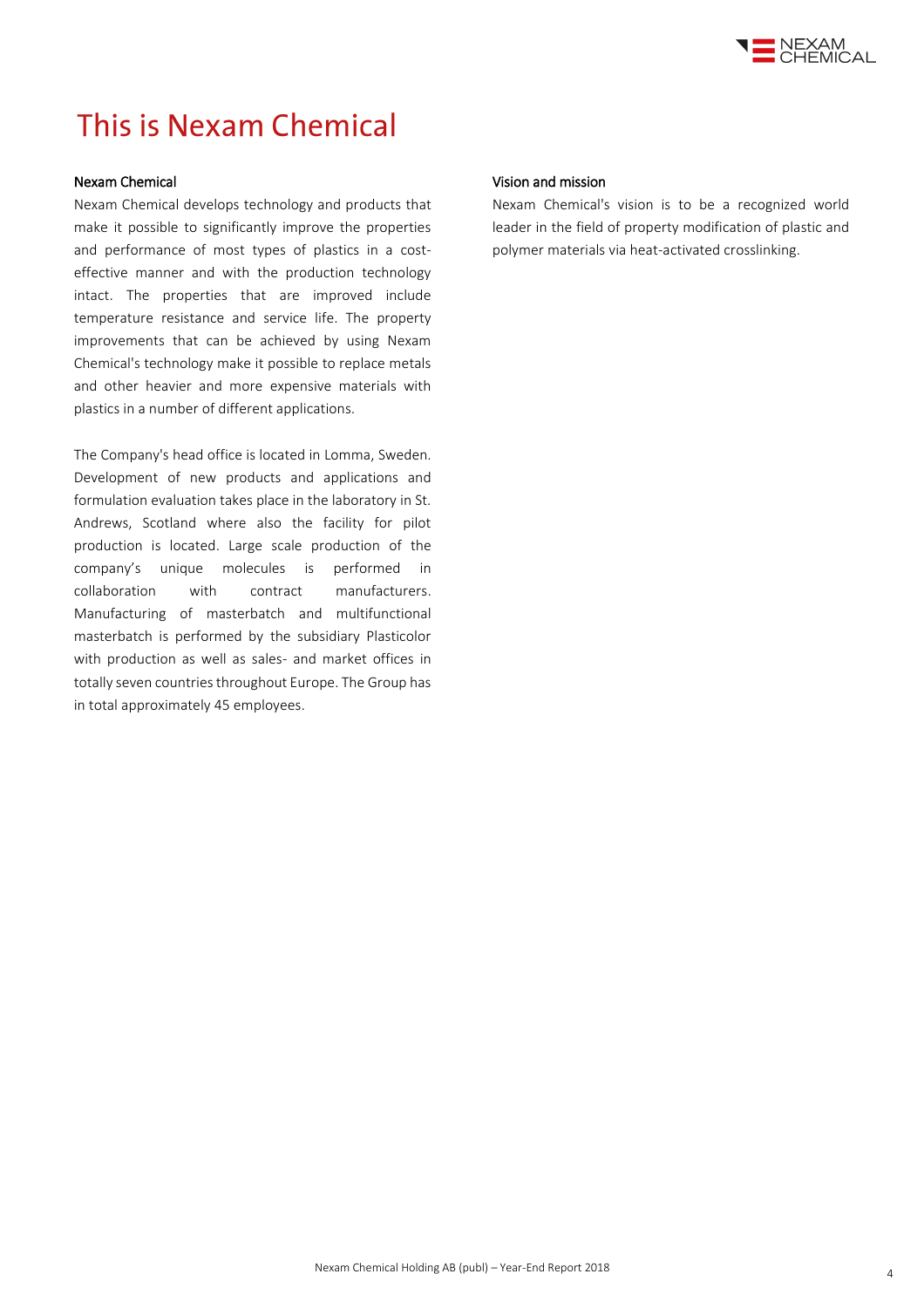

## **Financial comments**

#### Sales and profit

Net sales for the fourth quarter totaled SEK 29,547,000 (9,691,000) and for the full year SEK 109,835,000 (18,694,000). Other operating income for the quarter amounts to SEK 343,000 (291,000) and consists mainly of changes from effects of exchange rates.

The personnel expenses during the fourth quarter totaled SEK - 7,556,000 (- 6,265,000) and other operating expenses totaled SEK - 6,039,000 (- 5,342,000). The depreciation for the period amounts to SEK - 2,853,000 (- 1,263,000) of which SEK - 1,100,000 (- 367) concerns depreciation of acquired immaterial surplus values. The profit/loss before depreciation (EBITDA) amounted to SEK - 894,000 (- 6,913,000) and for the full year SEK - 5,757,000 (- 19,956,000). The operating profit/loss before tax for the quarter came in at SEK - 3,755,000 (- 8,198,000) and for the full year SEK - 17,021,000 (- 23,033,000).

#### Personnel and organization

The number of employees in the Group, restated as full time equivalents were 41 (44) at the end of the year. Of these, 34 (34) where men and  $7$  (10) women.

### Other information

#### Group structure

Nexam Chemical Holding AB is a Swedish public limited liability company and its corporate ID no. is 556919-9432. The Group consists of the parent company Nexam



#### Investments

The total investment in intangible assets during the year amounts to SEK 2,249,000 (2,646,000) and for the material assets SEK 3,285,000 (1,246,000).

#### Cash flow

The cash flow from the operating activities during the quarter amounted to SEK - 4,206,000 (- 4,049,000). Changes in working capital has affected the cashflow negatively with SEK - 3,517,000 (2,777,000) and concerns to a large part of increased inventory and payment of a short-term debt. During the quarter, amortization of bank loans has affected the cashflow with SEK - 4,416,000 (- 39,000). The total cash flow for the quarter amounted to SEK - 9,987,000 (- 29,486,000).

#### Financial position

Compared to the beginning of the year, the equity/assets ratio was 69 (67) percent, and the equity was SEK 170,495,000 (187,512,000). Cash and cash equivalents amounted to SEK 53,705,000 (86,407,000) compared to the beginning of the year. The Group has at the end of the period an interest-bearing debt of SEK 51,017,000 (65,886,000) compared to the beginning of the year.

Chemical Holding AB (publ) and two subgroups, Nexam Chemical and Plasticolor. All companies in the Group are wholly owned.

#### Accounting policies

The Group applies International Financial Reporting Standards (IFRS), as adopted by the EU. This interim report has been prepared in accordance with IAS 34 Interim Financial Reporting, the Annual Accounts Act. The parent company applies the Annual Accounts Act and the Swedish Financial Reporting Board recommendation RFR 2 Accounting for Legal Entities. The accounting policies and calculation methods applied are consistent with those described in the annual report for 2017. New standards and interpretations that came into force on January 1,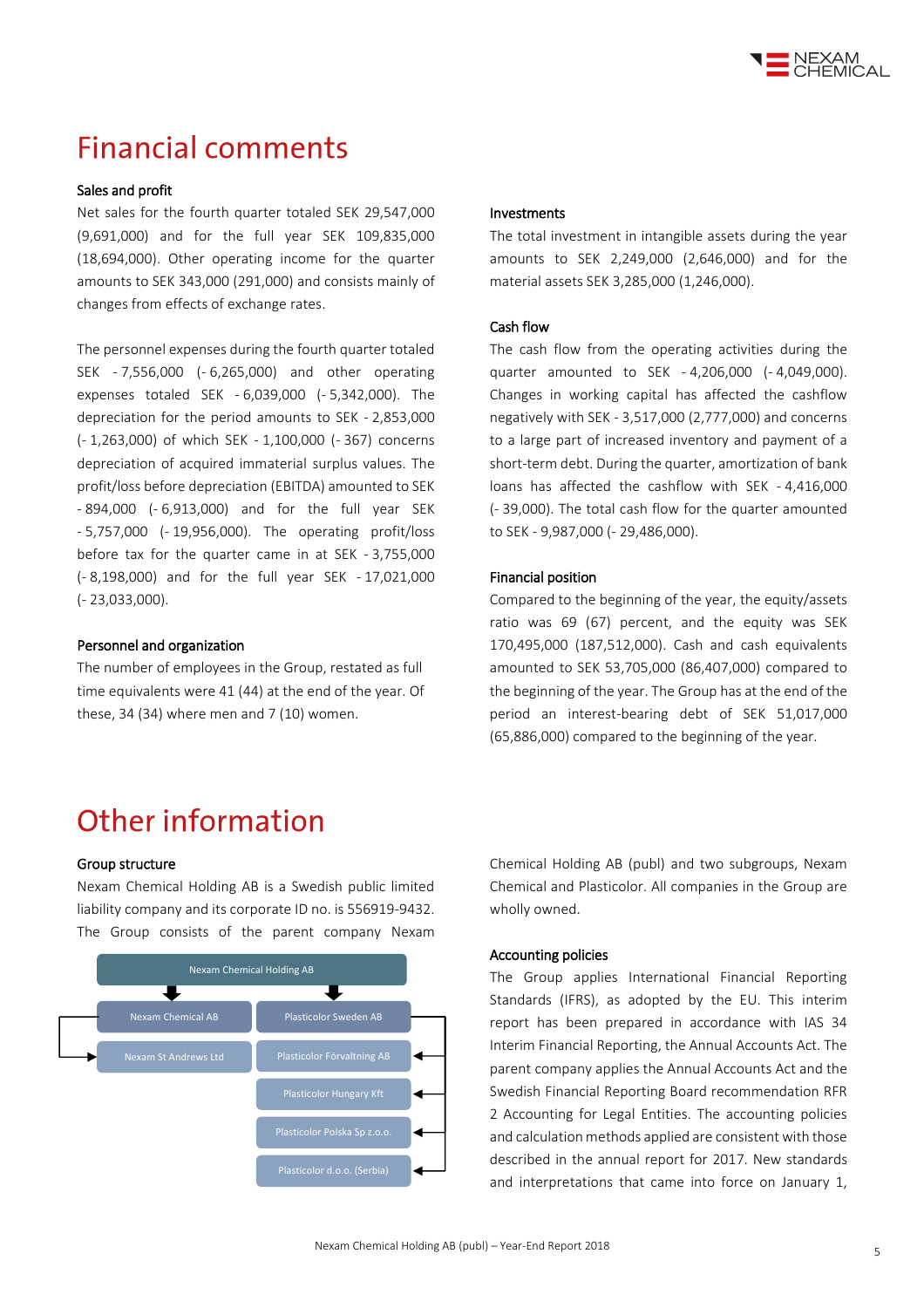

2018 have not had any impact on Nexam Chemical´s financial reporting for the interim report period.

*Financial instruments.* Nexam Chemical has only financial assets and liabilities valued at amortized cost. As these financial assets and liabilities are due within twelve months, the value is estimated to correspond to fair value.

*Segment reporting.* Financial information reported to the chief operating decision maker (CEO) as the basis for allocating resources and judging the group's profit or loss is not divided into different operating segments. Therefor the group consists of a single operating segment and reference is made to the income statement and balance sheet regarding operating segment reporting

#### *New reporting standards.*

As of January 1, 2018, Nexam Chemical applies IFRS 9 and IFRS 15.

IFRS 15, Revenue from Contracts with Customers, implies a new revenue model (five-step model) based on when the control of a Goods or Service is transferred to the Customer.

IFRS 9 involves changes in how financial assets are classified and valued, introduction of a write-down model based on expected loan losses instead of occurred losses and changes in principles for hedge accounting with the aim to simplify and increase the coherence with companies' internal risk management strategies.

The introduction of IFRS 15 and IFRS 9 has not had any effects on The Group's report of comprehensive result or the financial statement. Disclosures related to the standards will however be affected in the coming annual report of the Group.

IFRS 16, Leases, replaces IAS 17 and begin to apply as of January 1, 2019. The standard requires that assets and liabilities attributable to all leases, with some exceptions, be reported in the balance sheet. IFRS 16 has only been applicable for the premises that the Group have leased. As per 31 December 2018, the Group does not lease any premises and IFRS 16 will therefore not have any effect.

#### Transactions with related parties

During the year, SEK 506,000 has been paid in consulting fees to a company that are related to the Chairman of the Board. Other than that, no other transactions with related parties has occurred, except for determined remuneration for the Board of Directors and remuneration in accordance with employment agreement. The principles for these remunerations are stated in the annual report 2017.

#### Risks and uncertainties

The Group's operations are affected by a number of factors which can result in a risk for the Group's operations and profit. See the annual report for 2017 on Nexam Chemical's website for information about the Company's risks and uncertainties.

#### Estimates and judgements

In order to be able to prepare the financial statements, the Board of Directors and the Management make judgements and assumptions on the basis of available information that impact the company's financial performance and financial position.

Estimates and judgements are evaluated on an ongoing basis and are based on historical experience and other factors, including expectations about future events that can be reasonably expected under prevailing conditions. The actual outcome may differ from the judgements made. The areas where estimates and assumptions could lead to a significant risk of adjustments to the figures reported for the company's financial performance, and position in future reporting periods, are primarily judgements about market conditions and thus the value of the Group's non-current assets.

#### Audit review

These financial statements have not been audited by the Company´s auditor.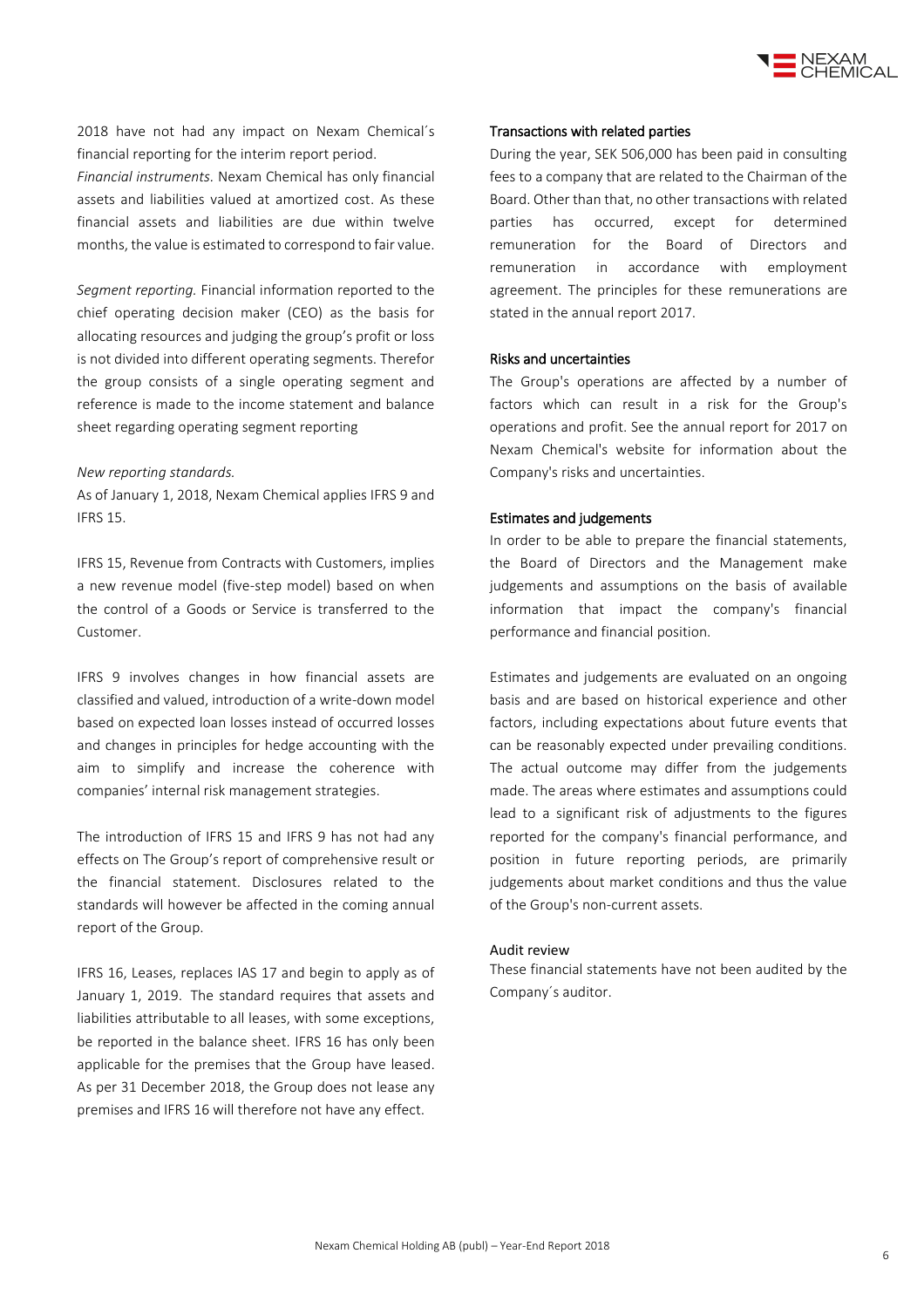

The Board of Directors and the Chief Executive Officer certify that the year-end report provides a true and fair view of the parent company´s and the Group´s business, financial position and performance and describes material risks and uncertainties to which the parent company and the companies in the group are exposed.

\_\_\_\_\_\_\_\_\_\_\_\_\_\_\_\_\_\_\_\_\_\_\_\_\_\_\_\_\_\_\_\_\_\_\_\_\_\_\_\_\_\_\_\_\_\_\_\_\_\_\_\_\_\_\_\_\_\_\_\_\_\_\_\_\_\_\_\_\_\_\_\_\_\_\_\_\_\_\_\_\_\_\_

Lomma 14 February 2019

Lennart Holm Cecilia Jinert Johansson Jonna Opitz<br>
Chairman of the Board Member of the Board Member of the Board Chairman of the Board

Daniel Röme **Per-Ewe Wendel** Anders Spetz Member of the Board Member of the Board CEO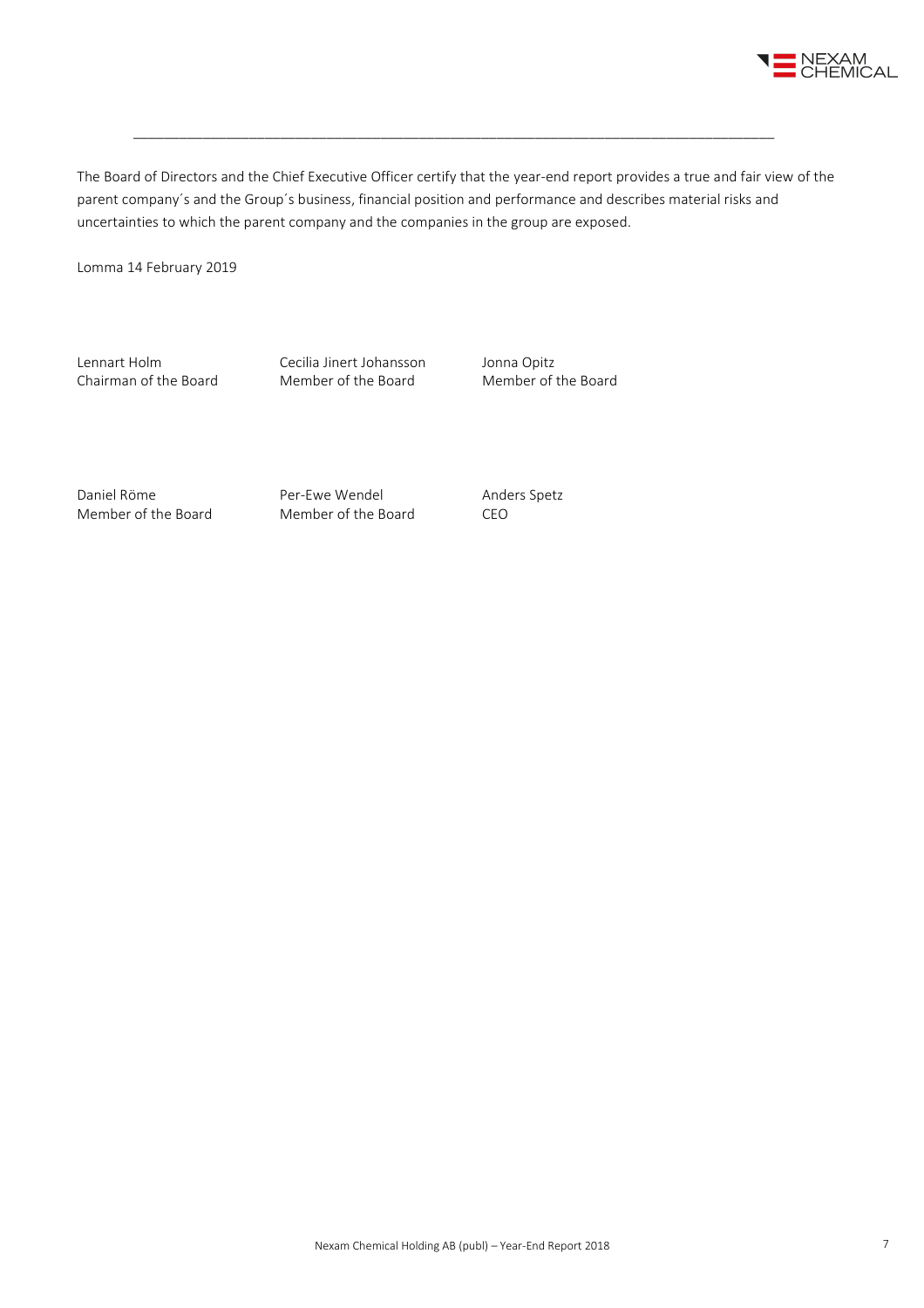

## **Financial Statements in summary**

| Consolidated income statement in summary                                                                              |                |          |                  |           |
|-----------------------------------------------------------------------------------------------------------------------|----------------|----------|------------------|-----------|
|                                                                                                                       | Oct-Dec        | Oct-Dec  | <b>Full year</b> | Full year |
| (SEK '000)<br><b>Note</b>                                                                                             | 2018           | 2017     | 2018             | 2017      |
|                                                                                                                       |                |          |                  |           |
| Net sales<br>$\overline{2}$                                                                                           | 29,547         | 9,691    | 109,835          | 18,694    |
| Changes in goods in progress, finished goods and work in progress                                                     | 501            | $-720$   | 2,844            | 1,249     |
| Other operating income                                                                                                | 343            | 291      | 2,314            | 777       |
|                                                                                                                       | 30,391         | 9,262    | 114,993          | 20,720    |
|                                                                                                                       |                |          |                  |           |
| <b>Operating expenses</b>                                                                                             |                |          |                  |           |
| Raw materials and consumables                                                                                         | $-17,874$      | $-4,757$ | $-67,990$        | $-11,702$ |
| Operating expenses                                                                                                    | $-6,039$       | $-5,342$ | $-24,338$        | $-12,132$ |
| Personnel cost                                                                                                        | $-7,556$       | $-6,265$ | $-28,277$        | $-16,405$ |
| Depreciation and write-down of tangible and intangible assets                                                         | $-2,583$       | $-1,263$ | $-9,922$         | $-2,966$  |
| Other operating expenses                                                                                              | 184            | 189      | $-145$           | $-437$    |
| Operating profit/loss                                                                                                 | $-3,477$       | $-8,176$ | $-15,679$        | $-22,922$ |
|                                                                                                                       |                |          |                  |           |
| <b>Financial items</b>                                                                                                |                |          |                  |           |
| Financial income                                                                                                      | 8              | 133      | 20               | 133       |
| Financial costs                                                                                                       | $-286$         | $-155$   | $-1,362$         | $-244$    |
| Profit/loss before tax                                                                                                | $-3,755$       | $-8,198$ | $-17,021$        | $-23,033$ |
|                                                                                                                       |                |          |                  |           |
|                                                                                                                       |                |          |                  |           |
| Income tax                                                                                                            | $\overline{4}$ | 17,285   | $-153$           | 17,285    |
| Profit/loss for the period                                                                                            | $-3,751$       | 9,087    | $-17,174$        | $-5,748$  |
|                                                                                                                       |                |          |                  |           |
| Other comprehensive income                                                                                            |                |          |                  |           |
| Items that may be reclassified to profit or loss                                                                      |                |          |                  |           |
| Translation differences on foreign subsidiaries                                                                       | 53             | 81       | 220              | -54       |
| Sum of other comprehensive income, net after tax                                                                      | 53             | 81       | 220              | $-54$     |
| Comprehensive result for the period                                                                                   | $-3698$        | 9,168    | $-16,954$        | $-5,802$  |
|                                                                                                                       |                |          |                  |           |
| The profit for the year as well as comprehensive income are wholly attributable to the parent company's shareholders. |                |          |                  |           |
|                                                                                                                       |                |          |                  |           |
| Earnings per share (SEK)                                                                                              |                |          |                  |           |

| Earnings per share (SEK)         |         |      |                                                      |         |
|----------------------------------|---------|------|------------------------------------------------------|---------|
| Basic earnings per share (SEK)   | $-0.05$ | 0.14 | $-0.25$                                              | $-0.09$ |
| Diluted earnings per share (SEK) | $-0.05$ | 0.14 | $-0.25$                                              | $-0.09$ |
| Average number of basic shares   |         |      | 67,519,019    65,240,471    67,519,019    64,854,179 |         |
| Average number of diluted shares |         |      | 67,519,019    65,240,471    67,519,019    64,854,179 |         |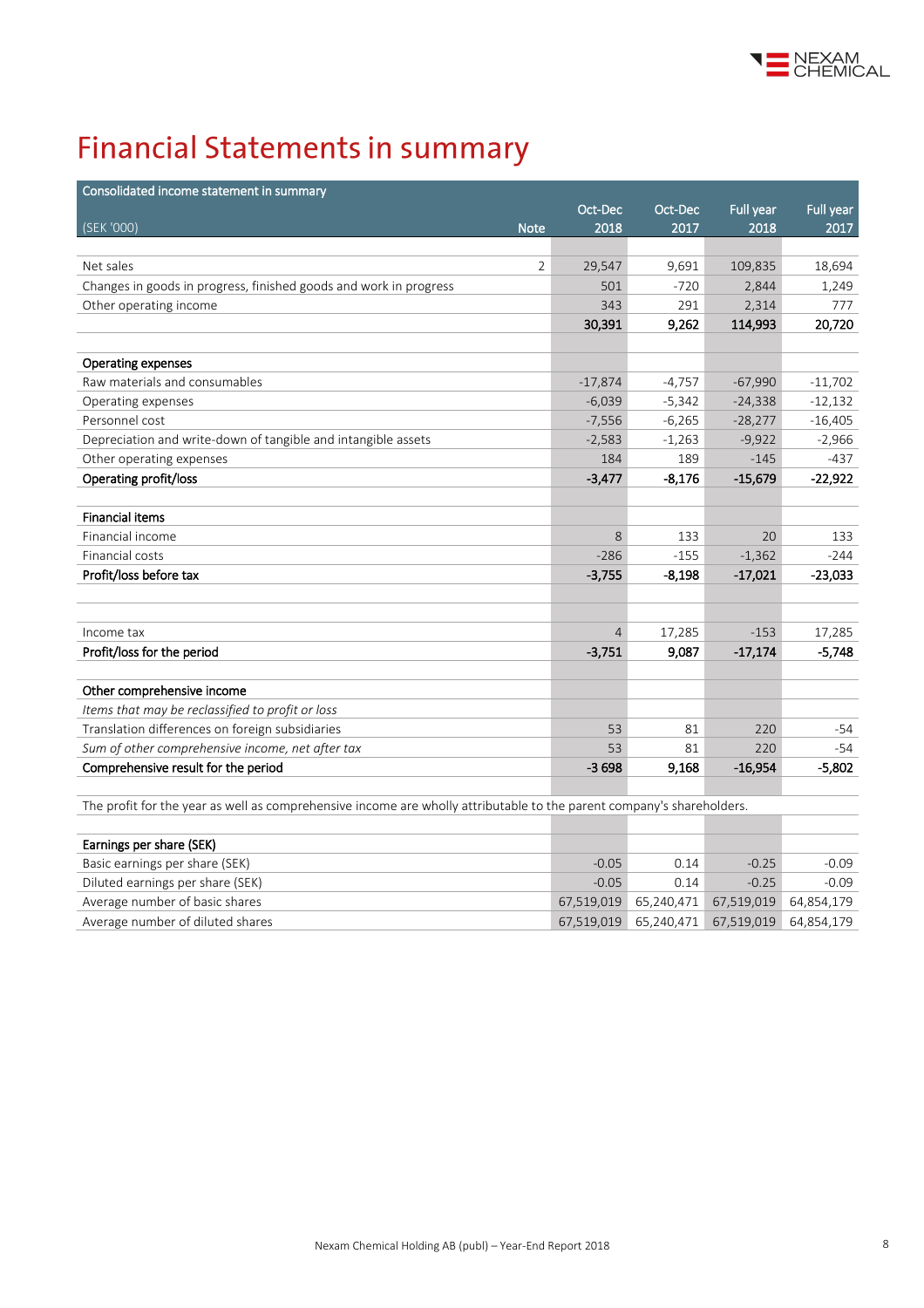

| Consolidated balance sheet in summary |                     |         |
|---------------------------------------|---------------------|---------|
|                                       | 31 Dec              | 31 Dec  |
| (SEK '000)                            | <b>Note</b><br>2018 | 2017    |
| <b>ASSETS</b>                         |                     |         |
| Intangible assets                     | 1<br>107,895        | 110,698 |
| Tangible assets                       | 47,764              | 50,166  |
| Financial assets                      | 5                   | 5       |
| Inventory                             | 19,181              | 14,778  |
| Trade receivables                     | 16,245              | 14,809  |
| Other receivables                     | 2,581               | 4,891   |
| Cash and bank                         | 53,705              | 86,407  |
| <b>TOTAL ASSETS</b>                   | 247,376             | 281,754 |
|                                       |                     |         |
| <b>EQUITY AND LIABILITIES</b>         |                     |         |
| Equity                                | 170,495             | 187,512 |
| Long-term debt with interest          | 38,417              | 52,690  |
| Other long-term debt                  | 3,152               | 3,110   |
| Short term debt with interest         | 12,600              | 13,196  |
| Trade payables                        | 14,232              | 14,389  |
| Other liabilities                     | 8,480               | 10,857  |
| TOTAL EQUITY AND LIABILITIES          | 247,376             | 281,754 |

| Consolidated changes in equity in summary   |          |         |                  |           |
|---------------------------------------------|----------|---------|------------------|-----------|
|                                             | Oct-Dec  | Oct-Dec | <b>Full vear</b> | Full year |
| (SEK '000)                                  | 2018     | 2017    | 2018             | 2017      |
| Balance at the beginning of the period      | 174,193  | 149,261 | 187,512          | 164,231   |
| Profit/loss for the period                  | $-3,751$ | 9,087   | $-17,174$        | $-5,748$  |
| Other comprehensive income                  | 53       | 81      | 220              | -54       |
| Transactions with shareholders <sup>1</sup> |          | 29.083  | $-63$            | 29,083    |
| Balance at the end of the period            | 170,495  | 187,512 | 170,495          | 187,512   |

<sup>1</sup> Concerns cost connected to share issue in 2017

Consolidated cash flow in summary

|                                                             | Oct-Dec  | Oct-Dec   | Full year | Full year |
|-------------------------------------------------------------|----------|-----------|-----------|-----------|
| (SEK '000)                                                  | 2018     | 2017      | 2018      | 2017      |
| Cash flow from operating activities                         |          |           |           |           |
| Operating income                                            | $-3,476$ | $-8,153$  | $-15,677$ | $-22,899$ |
| Adjustment from non-cash items                              | 2,787    | 1,327     | 8,925     | 2,958     |
| Cash flow from operations before changes in working capital | $-689$   | $-6,826$  | $-6,752$  | $-19,941$ |
| Changes in working capital                                  | $-3,517$ | 2,777     | $-6,138$  | 1,470     |
| Cash flow from operations                                   | $-4,206$ | -4,049    | $-12,890$ | $-18,471$ |
| Cash flow from investment activities                        | $-1,365$ | $-81,272$ | $-5,534$  | $-83,564$ |
| Cash flow from financing activities                         | $-4,416$ | 55,835    | $-14,334$ | 55,303    |
| Cash flow for the period                                    | $-9,987$ | $-29,486$ | $-32,758$ | $-46,732$ |
| Cash and cash equivalents at the beginning of the period    | 63 676   | 115,885   | 86,407    | 133,147   |
| Effect of exchange rate changes on cash                     | 16       | 8         | 56        | -8        |
| Cash and cash equivalents at end of period                  | 53,705   | 86.407    | 53,705    | 86,407    |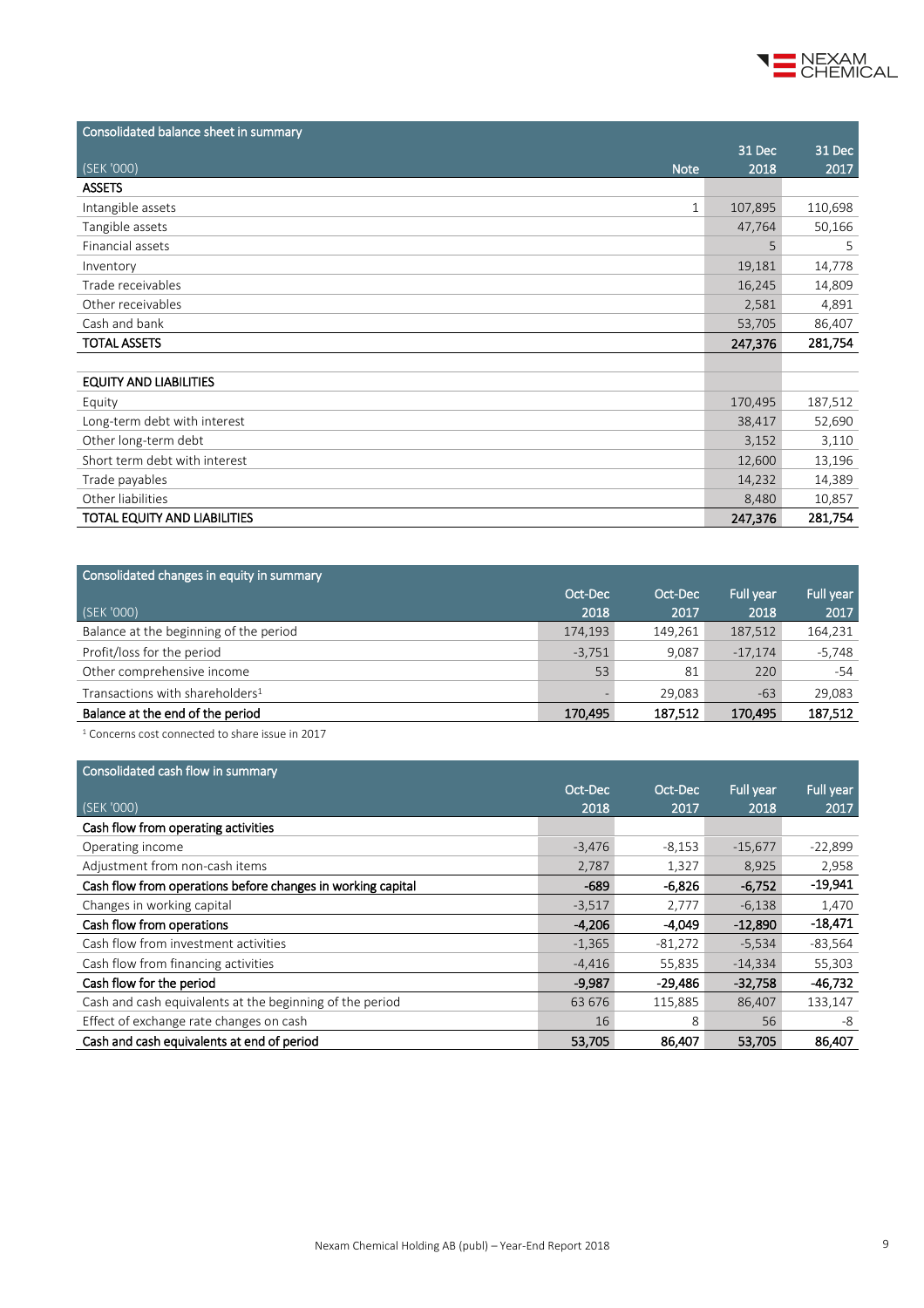

| Parent company - Income statement in summary   |          |                          |           |           |
|------------------------------------------------|----------|--------------------------|-----------|-----------|
|                                                | Oct-Dec  | Oct-Dec                  | Full year | Full year |
| (SEK '000)                                     | 2018     | 2017                     | 2018      | 2017      |
|                                                |          |                          |           |           |
| Net sales                                      |          | 1,561                    | 9,000     | 5,881     |
|                                                |          | 1,561                    | 9,000     | 5,881     |
|                                                |          |                          |           |           |
| Operating expenses                             |          |                          |           |           |
| Operating expenses                             | $-1,304$ | $-392$                   | $-5,054$  | $-3,452$  |
| Personnel cost                                 | $-870$   | $-2,469$                 | $-5,849$  | $-7,431$  |
| Operating profit/loss                          | $-2,174$ | $-1,300$                 | $-1,903$  | $-5,002$  |
|                                                |          |                          |           |           |
| <b>Financial items</b>                         |          |                          |           |           |
| Write-down financial assets                    | $-3,000$ | $-7,783$                 | $-12,000$ | $-16,783$ |
| Interest expenses and other similar loss items | $-239$   | -73                      | $-1,024$  | $-75$     |
| Profit/loss before tax                         | $-5,413$ | $-9,156$                 | $-14,927$ | $-21,860$ |
|                                                |          |                          |           |           |
| Appropriations                                 | 4,500    | $\overline{\phantom{a}}$ | 4,500     |           |
| Income tax                                     |          |                          |           |           |
| Profit/loss for the period                     | $-913$   | $-9,156$                 | $-10,427$ | $-21,860$ |

| Parent company - Statement of comprehensive income |         |          |                  |           |
|----------------------------------------------------|---------|----------|------------------|-----------|
|                                                    | Oct-Dec | Oct-Dec  | <b>Full vear</b> | Full year |
| (SEK '000)                                         | 2018    | 2017     | 2018             | 2017      |
| Profit/loss for the period                         | $-913$  | $-9.156$ | $-10.427$        | $-21.860$ |
| Other comprehensive income                         |         | -        |                  |           |
| Comprehensive profit for the period                | $-913$  | $-9.156$ | $-10.427$        | $-21.860$ |

| Parent company - Balance sheet in summary |         |         |
|-------------------------------------------|---------|---------|
|                                           | 31 Dec  | 31 Dec  |
| (SEK'000)'                                | 2018    | 2017    |
| <b>ASSETS</b>                             |         |         |
| Financial assets                          | 409,076 | 409,076 |
| Receivables from group companies          | 38,040  | 24,540  |
| Other receivables                         | 495     | 186     |
| Cash and bank                             | 29,816  | 67,280  |
| <b>TOTAL ASSETS</b>                       | 477,427 | 501,082 |
|                                           |         |         |
| <b>EQUITY AND LIABILITIES</b>             |         |         |
| Equity                                    | 421,470 | 432,960 |
| Provisions for pension                    | 152     | 110     |
| Long-term debt with interest              | 36,000  | 48,000  |
| Other long-term debt                      | 3,000   | 3,000   |
| Short term debt with interest             | 12,000  | 12,000  |
| Trade payables                            | 597     | 890     |
| Other liabilities                         | 3,208   | 4,122   |
| TOTAL EQUITY AND LIABILITIES              | 476,427 | 501,082 |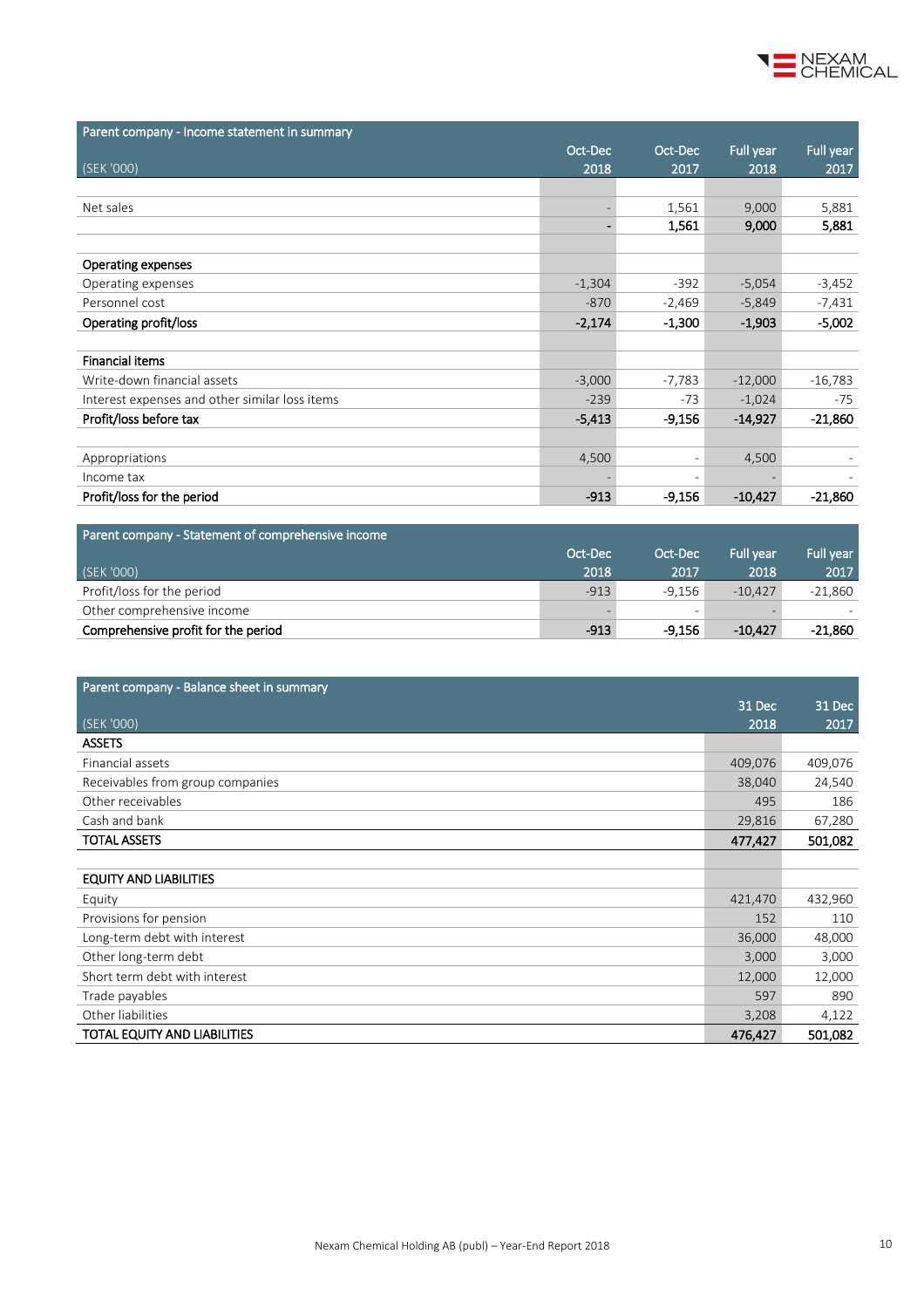

| Note 1 - Intangible assets                                             |                          |           |             |                |
|------------------------------------------------------------------------|--------------------------|-----------|-------------|----------------|
|                                                                        |                          | Market    | Development |                |
| (SEK '000)                                                             | Goodwill                 | positions | costs       | <b>Patents</b> |
| Accumulated cost                                                       |                          |           |             |                |
| Opening balance 1 January 2018                                         | 45,943                   | 44,000    | 18,806      | 5,929          |
| Additions                                                              |                          |           | 2,583       |                |
| Closing balance 31 December 2018                                       | 45,943                   | 44,000    | 21,389      | 5,929          |
| Accumulated depreciation                                               |                          |           |             |                |
|                                                                        |                          | $-367$    | $-2,172$    | $-1,441$       |
| Opening balance 1 January 2018<br>Expensed depreciation for the period |                          |           | $-645$      |                |
| Capitalized depreciation for the period                                |                          | $-4,400$  |             | $-341$         |
|                                                                        |                          | $-4,767$  |             |                |
| Closing balance 31 December 2018                                       | $\overline{\phantom{a}}$ |           | $-2,817$    | $-1,782$       |
| Residual value 31 December 2018                                        | 45,943                   | 39,233    | 18,572      | 4,147          |
| Accumulated cost                                                       |                          |           |             |                |
| Opening balance 1 January 2017                                         |                          |           | 15,990      | 5,754          |
| Additions through acquisition                                          | 45,943                   | 44,000    |             |                |
| Additions                                                              |                          |           | 2,816       | 175            |
| Closing balance 31 December 2017                                       | 45,943                   | 44,000    | 18,806      | 5,929          |
|                                                                        |                          |           |             |                |
| Accumulated depreciation                                               |                          |           |             |                |
| Opening balance 1 January 2017                                         |                          | $\sim$    | $-1,755$    | $-1,100$       |
| Expensed depreciation for the period                                   | $\overline{\phantom{a}}$ | $-367$    | $-417$      | $-1$           |
| Capitalized depreciation for the period                                |                          |           |             | $-340$         |
| Closing balance 31 December 2017                                       | $\overline{\phantom{a}}$ | $-367$    | $-2,172$    | $-1,441$       |
| Residual value 31 December 2017                                        | 45,943                   | 43,633    | 16,634      | 4,488          |
|                                                                        |                          |           |             |                |

| Note 2 - Net sales divided on geographical markets |         |         |           |           |
|----------------------------------------------------|---------|---------|-----------|-----------|
|                                                    | Oct-Dec | Oct-Dec | Full year | Full year |
| (SEK '000)                                         | 2018    | 2017    | 2018      | 2017      |
| Net sales Sweden                                   | 9,653   | 2.609   | 44,283    | 2,616     |
| Net sales Europe                                   | 16,352  | 5.078   | 54.541    | 8,648     |
| Net sales rest of the world                        | 3.542   | 2.004   | 11.011    | 7,430     |
|                                                    | 29,547  | 9.691   | 109,835   | 18,694    |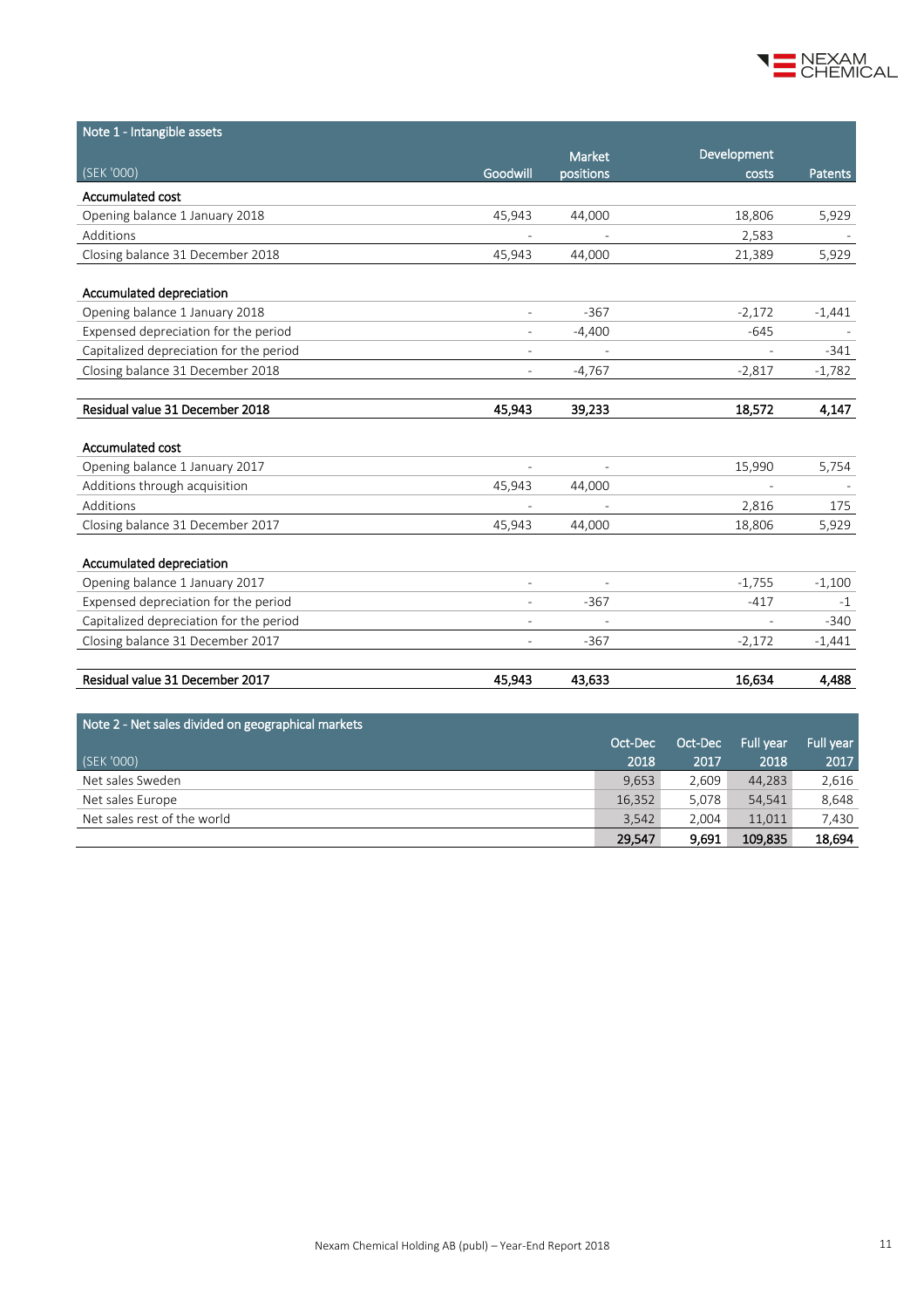

## Share capital, shares and ownership

The Company's share capital totals SEK 1,298,442.67 divided into 67,519,019 outstanding shares. The Company only has one class of shares and all shares have equal rights to dividends. The shares of Nexam Chemical Holding AB were listed on NASDAQ Stockholm First North Premier under the ticker NEXAM. Approximately 4.9 million shares have been turned over during the fourth quarter 2018 and the average price during the period was SEK 8.65 per share.

#### Shareholders

The number of shareholders as of 31 December 2018 was 6,687.

| <b>Shareholders</b>                     | <b>Shares</b> | Percent |
|-----------------------------------------|---------------|---------|
| Försäkringsbolaget, Avanza Pension      | 10,271,112    | 15.2 %  |
| SIX SIS AG                              | 6,833,972     | 10.1 %  |
| Länsförsäkringar Småbolag               | 2,346,782     | 3.5%    |
| Lennart Holm, privately and via company | 2,121,596     | 3.1%    |
| <b>IBKR Financial Services AG</b>       | 1,555,646     | 2.3%    |
| Goldman Sachs International Ltd         | 1,518,973     | 2.2%    |
| Daniel Röme, via company                | 1,500,237     | 2.2%    |
| Nordnet Pensionsförsäkring AB           | 1,388,115     | 2.1%    |
| Michael Karlsson                        | 948.342       | 1.4 %   |
| Björn Parkander                         | 912,517       | 1.4 %   |
| Other shareholders (approx. 6,700)      | 38,121,727    | 56.5%   |
| Total                                   | 67,519,019    | 100.0%  |

## **Financial calendar**

| 7 May 2019  | Interim Report January-March 2019     |
|-------------|---------------------------------------|
| 16 May 2019 | Annual General Meeting 2019           |
| 20 Aug 2019 | Interim Report January-June 2019      |
| 12 Nov 2019 | Interim Report January-September 2019 |
| 14 Feb 2020 | Year-End-Report 2019                  |
|             |                                       |

Interim reports are available on [www.nexamchemical.com.](http://www.nexamchemical.com/)

#### For further information concerning the report, please contact:

Anders Spetz, CEO Tel: +46-(0)703 47 97 00 E-mail[: anders.spetz@nexamchemical.com](mailto:anders.spetz@nexamchemical.com)

This information is information that Nexam Chemical Holding AB is obliged to make public pursuant to the EU Market Abuse Regulation and the Securities Markets Act. The information was submitted for publication, through the agency of the contact person set out above, at 08:00 CET on February 14, 2019.